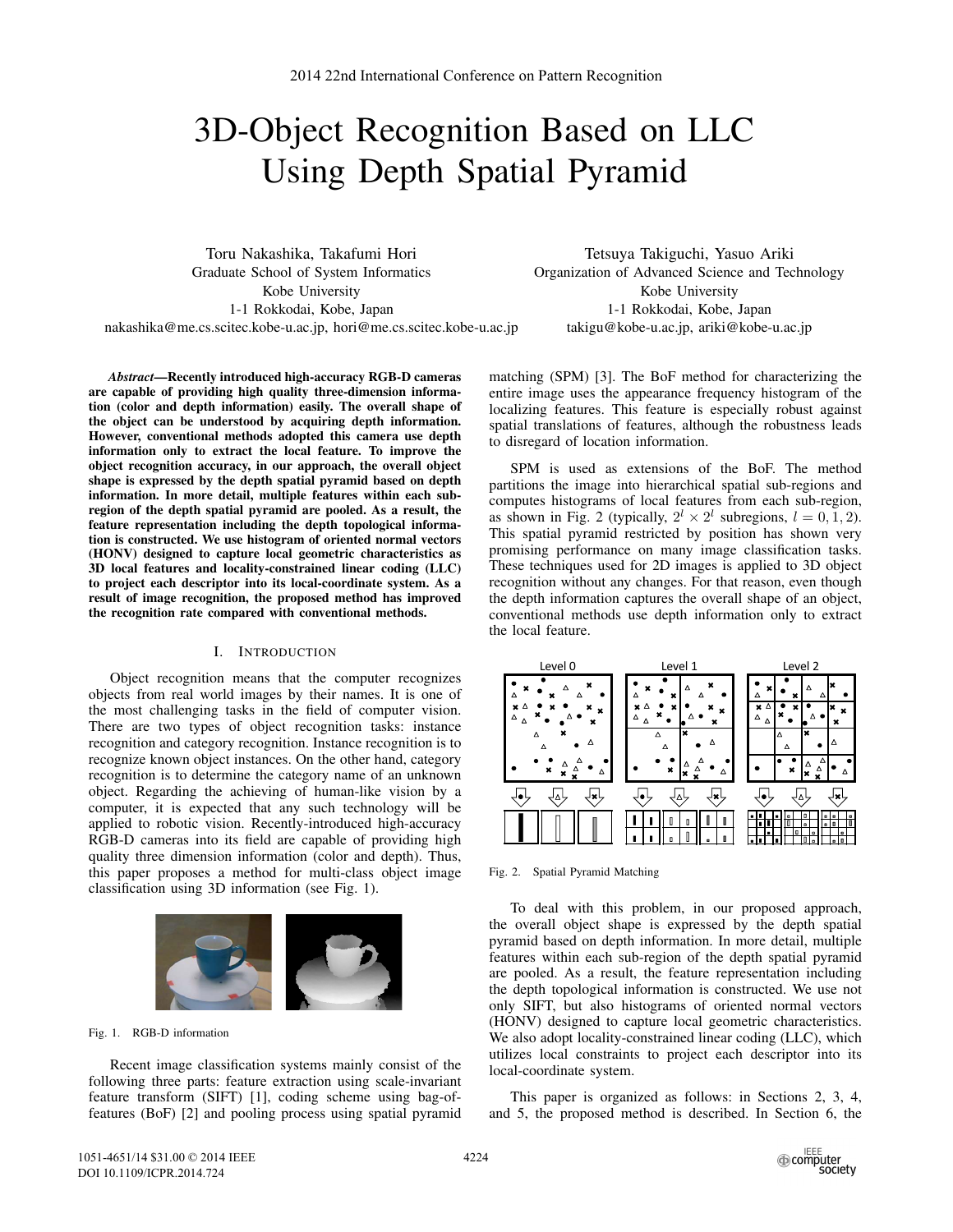

Fig. 3. System overview

performance of the proposed method is evaluated. Section 7 provides a summary and discusses future work.

# II. OVERVIEW OF THE PROPOSED METHOD

Fig. 3 shows the system overview. First, the depth image and the RGB images of each channel is created from depth and color information. Feature points of each image are located by grid sampling, and features (HONV and SIFT) are extracted from each feature point. HONV is extracted from the depth image and SIFT is extracted from the RGB images. The extracted features are coded using LLC. Then, multiple codes within each sub-region of the spatial pyramid are pooled together. The pooling of the depth spatial pyramid is additionally processed for the depth image. Finally, the pooled features from all sub-regions are concatenated together for classification. The classifier is trained by this concatenated vector of training images. The test data is classified by the trained classifier and the recognition result is output. In the following sections, each process in the proposed method is described in detail.

# III. HISTOGRAM OF ORIENTED NORMAL VECTORS (HONV)

The HONV is local features using depth information, which is designed to capture local geometric characteristics for object recognition [4]. The local 3D shape characteristics are represented as a local distribution of a normal vector orientation at every surface point.

The depth information captured by a depth sensor is converted to the depth image. We denote each pixel in the depth image as  $p = (x, y, d(x, y))$ .  $d(x, y)$  shows the distance between the pixel position and the sensor, that is, depth information. The normal vector at pixel *p* is computed by

$$
\mathbf{N} = (-\frac{\partial d(x, y)}{\partial x}, -\frac{\partial d(x, y)}{\partial y}, 1) \tag{1}
$$

where  $\frac{\partial d(x,y)}{\partial x}$  and  $\frac{\partial d(x,y)}{\partial y}$  are calculated using the finite difference approximation, respectively. The zenith angle *θ* and the azimuth angle  $\varphi$  of spherical coordinates are used as normal vector orientation. Fig. 4 shows the relationships

among a normal vector, the zenith angle, and the azimuth angle. Each angle is computed as

$$
\theta = \tan^{-1} \left( \left( \frac{\partial d(x, y)}{\partial x} \right)^2 + \left( \frac{\partial d(x, y)}{\partial y} \right)^2 \right)^{\frac{1}{2}} \tag{2}
$$

$$
\varphi = \tan^{-1}\left(\frac{\partial d(x, y)}{\partial y} / \frac{\partial d(x, y)}{\partial x}\right) \tag{3}
$$



Fig. 4. Zenith angle  $\theta$  and azimuthal angle  $\varphi$  of a normal vector

These two angles are used to capture the overall shape of an object in three-dimensions in a similar way to histograms of oriented gradients (HOG) [5] in two-dimensions. Firstly, the image is divided into cells. The center of each cell is the feature point. For each cell, the normal vector orientation at each pixel is quantized and voted into a 2D histogram of  $\theta$  and  $\varphi$ . To restrain spatial boundary effects, a 2D Gaussian smoothing process is employed over adjacent cell histograms. The 2D histogram is used as HONV feature of the corresponding feature point.

# IV. LOCALITY-CONSTRAINED LINEAR CODING (LLC)

In this paper, we adopted LLC as the coding scheme  $[6]$ .  $X = [\mathbf{x}_1, \mathbf{x}_2, \dots, \mathbf{x}_N] \in \mathbb{R}^{D \times N}$  denotes a set of *D*-dimensional local features *x<sup>i</sup>* extracted from an image. Similarly, a codebook  $\mathbf{B} = [\mathbf{b}_1, \mathbf{b}_2, \dots, \mathbf{b}_M] \in \mathbb{R}^{D \times M}$  denotes a set of  $M$  codewords  $b_j$  generated by using K-Means algorithm. Coding schemes finally convert each feature into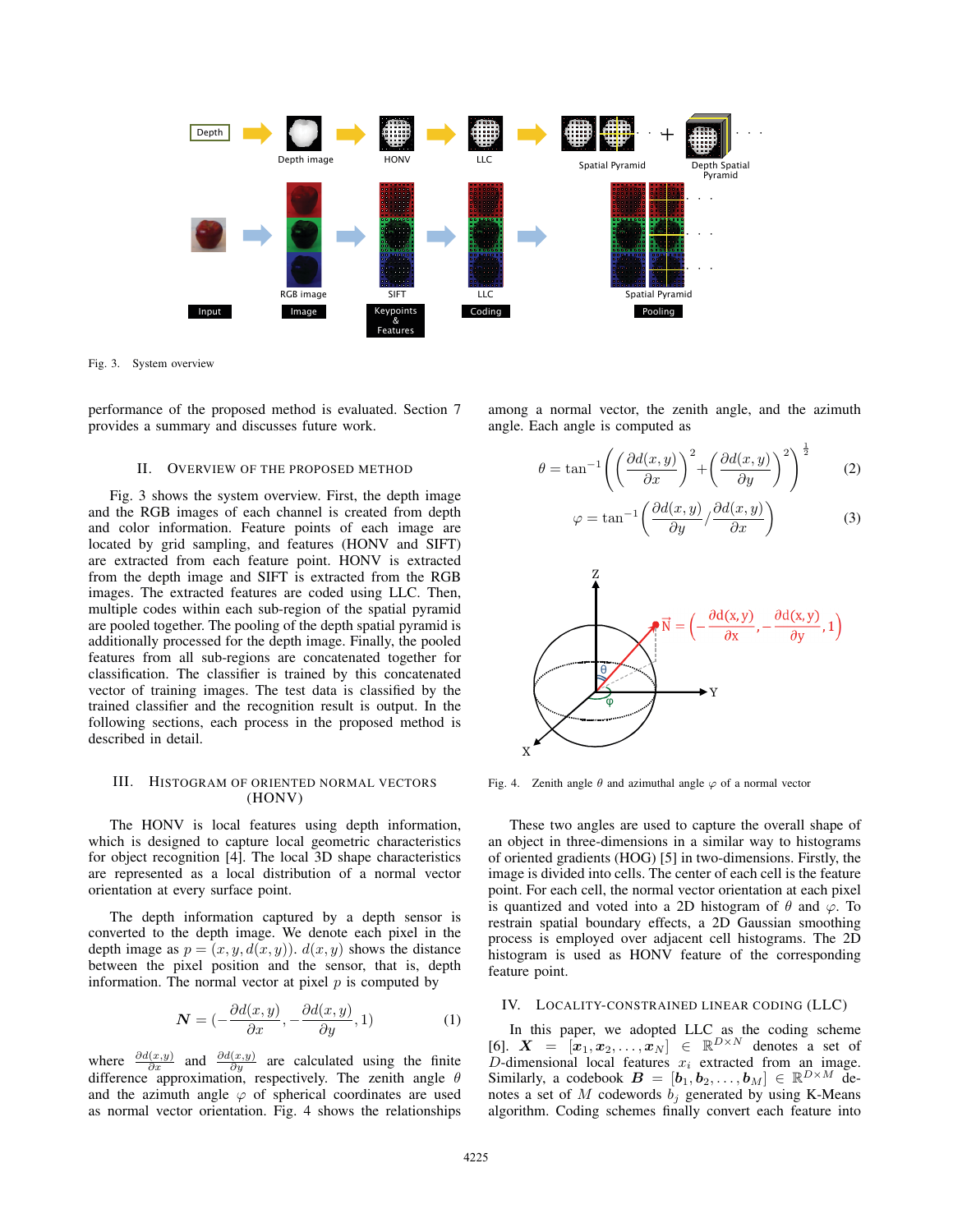a M-dimensional code. We show the LLC method comparing with two existing coding schemes in Fig. 5.



Fig. 5. Comparison between BoF, SC and LLC

#### *A. Coding descriptors in BoF*

The BoF method is synonymous with solving the following constrained least square fitting problem:

$$
\argmin_{C} \sum_{i=1}^{N} \|\boldsymbol{x}_i - \boldsymbol{B}\boldsymbol{c}_i\|^2
$$
\n
$$
s.t. \|\boldsymbol{c}_i\|_{l^0} = 1, \|\boldsymbol{c}_i\|_{l^1} = 1, \boldsymbol{c}_i \ge 0, \forall i
$$
\n(4)

where  $C = [c_1, c_2, \ldots, c_N]$  is a set of codes for *X*. The cardinality constraint  $||c_i||_{l^0} = 1$  means that each code  $c_i$ contains only one non-zero element, corresponding to the quantization id of  $x_i$ .  $||c_i||_{l^1} = 1, c_i \geq 0$  means that the coding weight for  $x$  is 1. This process can be reagarded as searching the nearest neighbor.

#### *B. Coding descriptors in ScSPM*

In BoF, because each feature is represented by a single codebook, the large quantization errors can occur, as shown in Fig. 5. To improve this loss, a sparsity regularization term of  $l<sup>1</sup>$  norm is used instead of the restrictive cardinality constraint  $||c_i||_{l^0} = 1$  in Eq. (4) [7]. As a result of this modification, a feature is represented by plural codebooks. Thus coding each local feature  $x_i$  becomes a standard sparse coding (SC) problem [8].

$$
\arg\min_{C} \sum_{i=1}^{N} ||\boldsymbol{x}_{i} - \boldsymbol{B}\boldsymbol{c}_{i}||^{2} + \lambda ||\boldsymbol{c}_{i}||_{l^{1}}
$$
(5)

The quantization error can be greatly decreased by introducing this sparsity regularization term.

# *C. Coding descriptors in LLC*

Generally, locality is more useful than sparsity. LLC introduces a locality constraint instead of the sparsity constraint in Eq. (5). In a word, the input feature is expressed by the codebooks of its neighborhood. The LLC code is computed as follows:

$$
\arg\min_{C} \sum_{i=1}^{N} ||\boldsymbol{x}_i - \boldsymbol{B}\boldsymbol{c}_i||^2 + \lambda ||\boldsymbol{d}_i \odot \boldsymbol{c}_i||^2
$$
\n
$$
s.t. \mathbf{1}^\top \boldsymbol{c}_i = 1, \forall i
$$
\n(6)

where  $\odot$  denotes the element-wise multiplication, and  $d_i \in$  $\mathbb{R}^M$  is the locality adapter defined as

$$
d_i = \exp\left(\frac{D(x_i, B)}{\sigma}\right) \tag{7}
$$

where  $D(\boldsymbol{x}_i, \boldsymbol{B}) = [D(\boldsymbol{x}_i, \boldsymbol{b}_1), \dots, D(\boldsymbol{x}_i, \boldsymbol{b}_M)]^T$ , and  $D(x_i, b_i)$  is the Euclidean distance between  $x_i$  and  $b_i$ .  $\sigma$ is used for adjusting the weight decay speed for the locality adapter.

To improve the recognition performance, the coding scheme needs to generate similar codes for similar features. However, as shown in Fig. 5, the SC process might make the similar feature expressed in different codebooks. Thus, there is the possibility that the correlation between the codes is lost. In contrast, the locality adapter in LLC converts similar features into similar codes. The LLC code captures the correlations between similar features by sharing codebooks.

# V. SPATIAL POOLING

Spatial pooling is the process of dividing an image into subregions, and pooling multiple features within each sub-region. In this paper, we use spatial pyramid  $(2^l \times 2^l$  subregions) for each image in 2D. Depth spatial pyramid is additionally used to divide each depth image in 3D.

### *A. Depth spatial pyramid*

The depth spatial pyramid is a spatial pyramid in the depth coordinate calculated from depth information. Assuming that the depth value is a coordinate, we divide the depth image into sub-regions. However, the measured depth values are unreliable and disperse unlike coordinates of a common spatial pyramid. If the space is simply divided equally like the spatial pyramid, the numbers of feature points within each sub-region are biased. Therefore, we divide it into subregions including equal number of points without dividing by coordinates. Typically, *m* subregions ( $m = 0, 1, 2$ ) are used (Fig. 6). 3D space of an object is spatially constrained by using the depth spatial pyramid and the spatial pyramid together. As a result, the overall 3D shape of the object can be expressed.



Fig. 6. Depth Spatial Pyramid

#### *B. Pooling method*

In each spatial pyramid, multiple codes within each subregion are pooled together. These pooled features from each sub-region are concatenated and normalized as the final image feature representation. We use max pooling as pooling method:

$$
c_{out1} = \max(c_{in1}, \ldots, c_{inH})
$$
 (8)

where *H* denotes a number of feature points within the subregion, and the max function in a row-wise manner returns a vector with the same size as *cin*1. These pooled features *cout*<sup>1</sup> are concatenated as the feature vector  $c_{in}$ . It is normalized by

$$
\boldsymbol{c}_{out2} = \boldsymbol{c}_{in} / ||\boldsymbol{c}_{in}||_2. \tag{9}
$$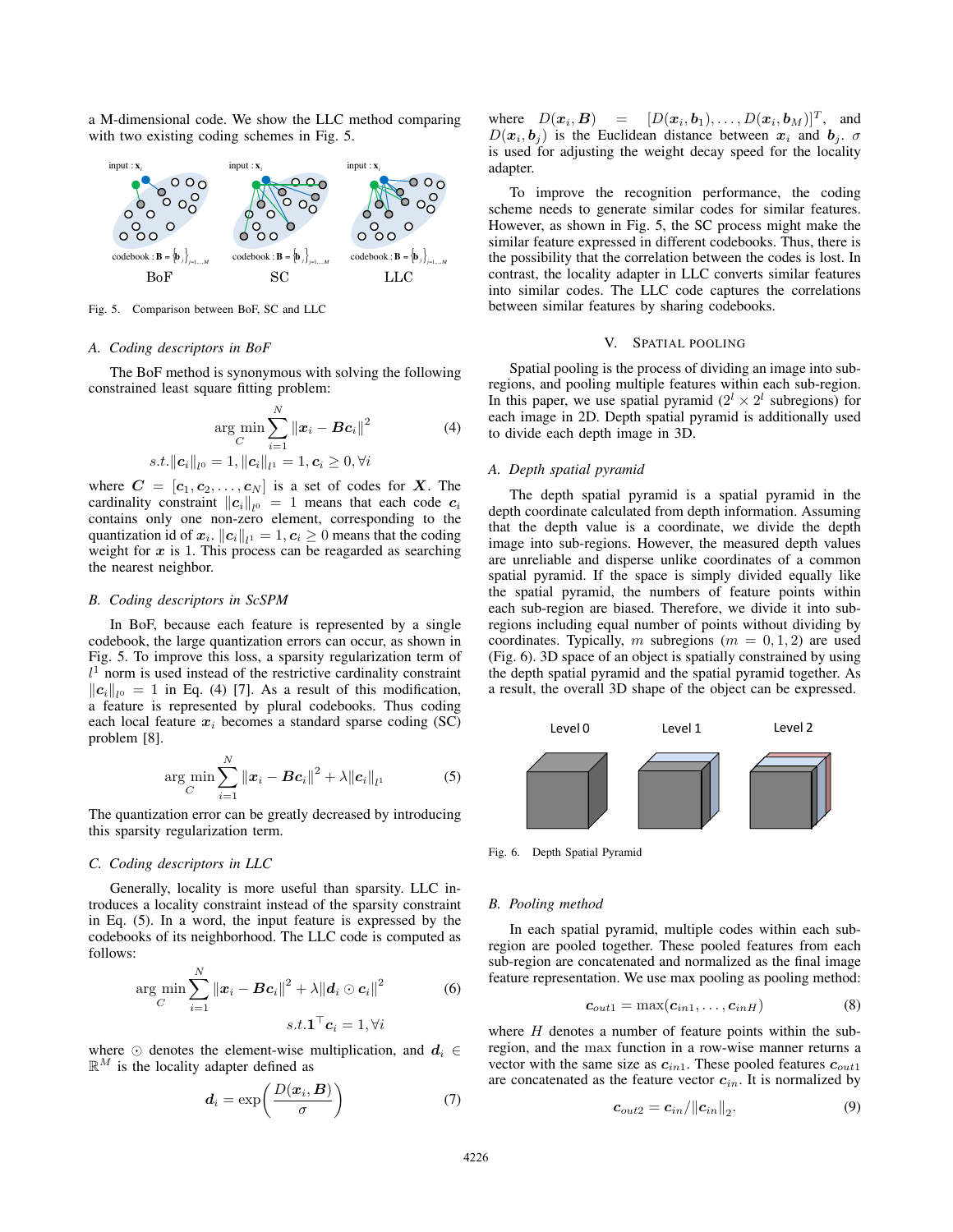

Fig. 7. Objects from the RGB-D Object Dataset

| TABLE I. | RECOGNITION RESULTS AND COMPARISONS $(\%)$ |  |
|----------|--------------------------------------------|--|
|          |                                            |  |

|                   | Category       |                |                | <b>Instance</b> |       |         |
|-------------------|----------------|----------------|----------------|-----------------|-------|---------|
|                   | RGB            | Depth          | <b>RGB-D</b>   | RGB             | Depth | $RGB-D$ |
| <b>ICRA11[9]</b>  | $74.3 \pm 3.3$ | 53.1 $\pm$ 1.7 | $81.9 \pm 2.8$ | 59.3            | 32.3  | 73.9    |
| Kernel desc[10]   | $80.7 \pm 2.1$ | $80.3 \pm 2.9$ | $86.5 \pm 2.1$ | 90.8            | 54.7  | 91.2    |
| $CKM$ desc $[11]$ | N/A            | N/A            | $86.4 \pm 2.3$ | 82.9            | N/A   | 90.4    |
| HMP[12]           | $74.7 \pm 2.5$ | $70.3 \pm 2.2$ | $82.1 \pm 3.3$ | 75.8            | 39.8  | 78.9    |
| <b>ISER12[13]</b> | $82.4 \pm 3.1$ | $81.2 \pm 2.3$ | $87.5 \pm 2.9$ | 92.1            | 51.7  | 92.8    |
| <b>Proposed</b>   | $85.3 \pm 1.6$ | $82.9 \pm 2.3$ | $89.2 \pm 1.6$ | 93.4            | 42.5  | 94.2    |

This *cout*<sup>2</sup> is the final image feature representation. Here, for the depth image, we concatenate two feature representations made from spatial pyramid and depth spatial pyramid.

#### VI. EXPERIMENTAL EVALUATION

In this section, we evaluate our proposed method, comparing with conventional methods using a benchmark dataset.

## *A. Experimental Conditions*

We used the RGB-D Object Dataset for the experiments [14]. It is composed of 300 objects, 51 categories and about 42,000 images containing RGB and depth information. Each object is recorded from three viewing heights (30◦, 45◦ and <sup>60</sup>◦ angles) while it rotates on a turntable. Fig. 7 shows the examples of each category. For our experiments, we used the same setup as in [9], distinguishing between category and instance recognition. Firstly, category-level classification experiments were conducted with 51 class labels. We randomly selected one object from each category for the test, and trained the classifier on the remaining objects. The averaged accuracy and the standard deviation over 10 random trials are reported for category recognition. Secondly, instance classification experiments with 300 objects were conducted. We trained the classifier on the images captured from <sup>30</sup>◦ and 60◦ elevation angles, and tested them on the images of the 45<sup>°</sup> angle. We present object recognition results on the RGB-D Object dataset with only depth features (Depth), only color features (RGB), and with both depth and color features (RGB-D). In our setup, the SIFT and the HONV features were extracted from points densely located by every 4 pixels on an image, under three scales,  $8 \times 8$ ,  $12 \times 12$  and  $16 \times 16$ , respectively.

The codebook size was 1024. We used as the classifier multiclass SVM (linear) to classify the vectors.

#### *B. Experimental Results and Discussion*

Table I shows the recognition results and the comparison with conventional methods. From Table I, it can be confirmed that the proposed method improved the accuracy. This result shows the effectiveness of the proposed method using HONV, LLC and depth spatial pyramid. However, only the result with depth features (Depth) for instance recognition does not outperform other methods. This is because the dataset contains many objects having the same shapes but the colors are different. It is generally difficult to recognize those objects only with shape information. Especially, the proposed method specialized for the shape representation was strongly influenced, and therefore its recognition accuracy was not improved. Nevertheless, the depth information contributes to the improvement of the recognition rate when mixed up with the color information (RGB-D).

## VII. CONCLUSION

This paper presented a 3D object recognition method using HONV, LLC and depth spatial pyramid based on depth information. The feature representation including the topological information of shape was constructed by using depth spatial pyramid and spatial pyramid together. Our proposed method of expressing overall object shapes demonstrated the better performance compared with conventional methods in the experiments using 3D object dataset. In the future, we will study the sub-region division method of more effective spatial pyramid and the pooling method.